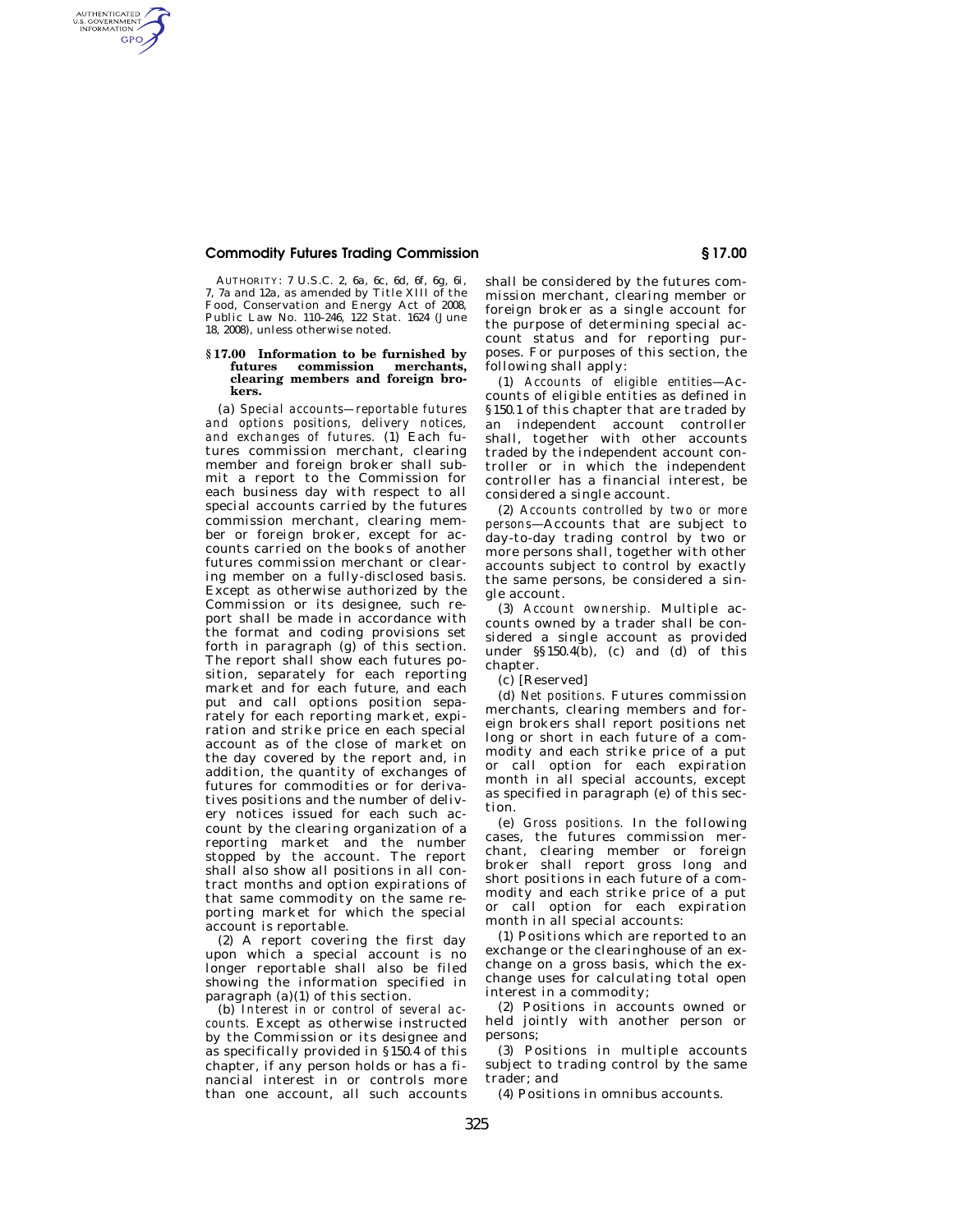(f) *Omnibus accounts.* If the total open long positions or the total open short positions for any future of a commodity carried in an omnibus account is a reportable position, the omnibus account is in Special Account status and shall be reported by the futures commission merchant or foreign broker carrying the account in accordance with paragraph (a) of this section.

(g) *Media and file characteristics.* (1) Except as otherwise approved by the Commission or its designee, all required records shall be submitted together in a single file. Each record will be 80 characters long. The specific record format is shown in the table below:

RECORD LAYOUT

| Beginning<br>column                                                                       | Length                                                                                                                                         | Type <sup>1</sup>                                                             | Name                                                                                                                                                                                                                                                                                                        |
|-------------------------------------------------------------------------------------------|------------------------------------------------------------------------------------------------------------------------------------------------|-------------------------------------------------------------------------------|-------------------------------------------------------------------------------------------------------------------------------------------------------------------------------------------------------------------------------------------------------------------------------------------------------------|
| 1<br>3<br>8<br>20<br>28<br>30<br>$31$<br>$36$<br>44<br>51<br>52<br>59<br>66<br>71<br>$79$ | $\overline{2}$<br>3<br>$\overline{2}$<br>12<br>8<br>$\overline{2}$<br>1<br>5<br>8<br>$\overline{7}$<br>1<br>$\overline{7}$<br>7<br>5<br>8<br>2 | AN<br>AN<br>AN<br>AN<br>AN<br>AN<br>AN<br>AN<br>S<br>AN<br>N<br>N<br>AN<br>AN | Report Type.<br>Reporting Firm.<br>Reserved.<br>Account Number.<br>Report Date.<br>Exchange Code.<br>Put or Call.<br>Commodity Code (1).<br>Expiration Date (1).<br>Strike Price.<br>Exercise Style.<br>Long-Buy-Stopped.<br>Short-Sell-Issued.<br>Commodity Code (2).<br>Expiration Date (2).<br>Reserved. |
| 80                                                                                        | $\mathbf{1}$                                                                                                                                   | AN                                                                            | Record Type.                                                                                                                                                                                                                                                                                                |

1AN—Alpha—numeric, N—Numeric, S—Signed numeric.

(2) Field definitions are as follows:

(i) *Report type.* This report format will be used to report three types of data: long and short futures and options positions, futures delivery notices issued and stopped, and exchanges of futures for a commodity or for a derivatives position bought and sold. Valid values for the report type are ''RP'' for reporting positions, ''DN'' for reporting notices, and ''EP'' for reporting exchanges of futures for a commodity or for a derivatives position.

(ii) *Reporting firm.* The clearing member number assigned by an exchange or clearing house to identify reporting firms. If a firm is not a clearing member, a three-character alpha-numeric identifier assigned by the Commission.

(iii) *Account number.* A unique identifier assigned by the reporting firm to each special account. The field is zero

**§ 17.00 17 CFR Ch. I (4–1–10 Edition)** 

filled with account number right-justified. Assignment of the account number is subject to the provisions of §§17.00 (b) and (c) and 17.01(a).

(iv) *Report date.* The format is YYYYMMDD, where YYYY is the year, MM is the month, and DD is the day of the month.

(v) *Exchange.* This is a two-character field approved by the Commission to identify the exchange on which a position is held.

(vi) *Put or Call.* Valid values for this field are ''C'' for a call option and ''P'' for a put option. For futures, the field is blank.

(vii) *Commodity* (1). An exchange-assigned commodity code for the futures or options contract.

(viii) *Expiration date* (1). The date format is YYYYMMDD and represents the expiration date or delivery date of the reported futures or options contract. For date-specific instruments such as flexible products, the full date must be reported. For other options and futures, this field is used to report the expiration year and month for an options contract or a delivery year and month for a futures contract. The day portion of the field for these contracts contains spaces.

(ix) *Strike price.* This is a signed numeric field for reporting options strike prices. The strike prices should be right-justified and the field zero-filled. Strike prices must be reported in the same formats that are used by an exchange. For futures, the field is left blank.

(x) *Exercise style.* Valid values for this field are ''A'' for American style options, i.e., those that can be exercised at any time during the life of the options; and ''E'' for European, i.e., those that can be exercised only at the end of an option's life. This field is required only for flexible instruments or as oth-

erwise specified by the Commission.<br>(xi) Long-Buy-Stopped (Short-Sell-(xi) *Long-Buy-Stopped Issued).* When report type is ''RP'', report long (short) positions open at the end of a trading day. When report is ''DN'', report delivery notices stopped (issued) on behalf of the account. When report type is ''EP'', report purchases (sales) of futures for a commodity or